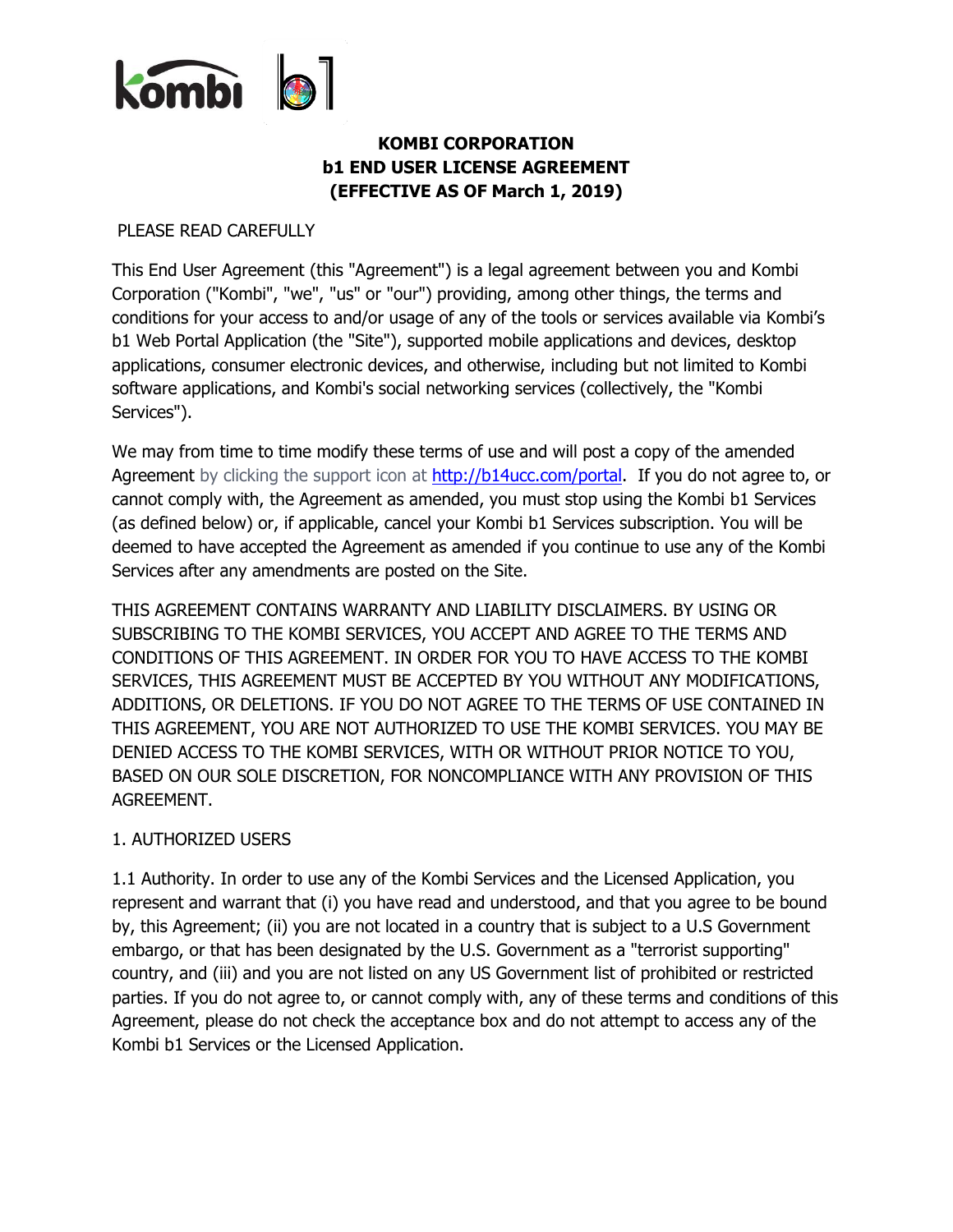

1.2 Registration. To use any aspect of the Kombi b1 Services or the Licensed Application, you may be required to register and provide certain information, including a member or user name, a password, a valid phone number, and a valid email address (the "Account Information"). You agree to provide accurate Account Information and to update your Account Information as necessary to keep it accurate. Kombi will use your Account Information in accordance with its b1 privacy policy [Find it by clicking the support icon at [http://b14ucc.com/portal\]](http://b14ucc.com/portal). By providing Kombi your email address, you consent to our using the email address to send you Servicerelated notices, including among other things notices required by law, in lieu of postal mail. You may not opt out of Service-related e-mails. We may also use your email address, your mobile telephone number, to send you other messages, including information about Kombi and special b1-related offers. You may opt out of such email by changing your account settings or sending an email to [opt-out@Kombicorp.com.](mailto:opt-out@pandora.com) You may opt out of mobile text messages by sending an email to [support@Kombicorp.com.](mailto:support@Kombicorp.com) You may also opt out of mobile text messages and/or non-Service-related emails by sending mail to the following postal address:

Customer Support Kombi Corporation 403 Madison Ave N, Suite 250 Bainbridge Island, WA 98110

Opting out may prevent you from receiving messages regarding Kombi, b1 or special b1 offers.

1.3 Account Confidentiality. You agree that you will not allow others to use any aspect of your Account Information. You have responsibility for taking steps to maintain the confidentiality and security of your account. You agree to notify us immediately of any unauthorized use of your password and/or account. Kombi will not be responsible for any losses arising out of the unauthorized use of your member name, password and/or account and you agree to indemnify and hold harmless Kombi, its partners, parents, subsidiaries, agents, affiliates and/or licensors, as applicable, for any improper, unauthorized or illegal uses of the same.

1.4 Security. To prevent unauthorized access, to maintain data accuracy, and to ensure the appropriate use of Account Information, Kombi has implemented commercially reasonable physical and electronic security measures to protect against the loss, misuse, and alteration of the information we collected. Despite our efforts, however, no security measures are perfect or impenetrable.

## 2. LICENSE TO KOMBI SERVICES

2.1 License Granted. Kombi grants you a limited, non-exclusive, non-transferable license to access and use the Kombi Services. Any violation by you of the license provisions contained in this Section 2.1 may result in the immediate termination of your right to use the Kombi Services. Kombi reserves all right, title and interest not expressly granted under this license to the fullest extent possible under applicable laws. ANY USE OF THE KOMBI SERVICES NOT SPECIFICALLY PERMITTED UNDER THIS AGREEMENT IS STRICTLY PROHIBITED.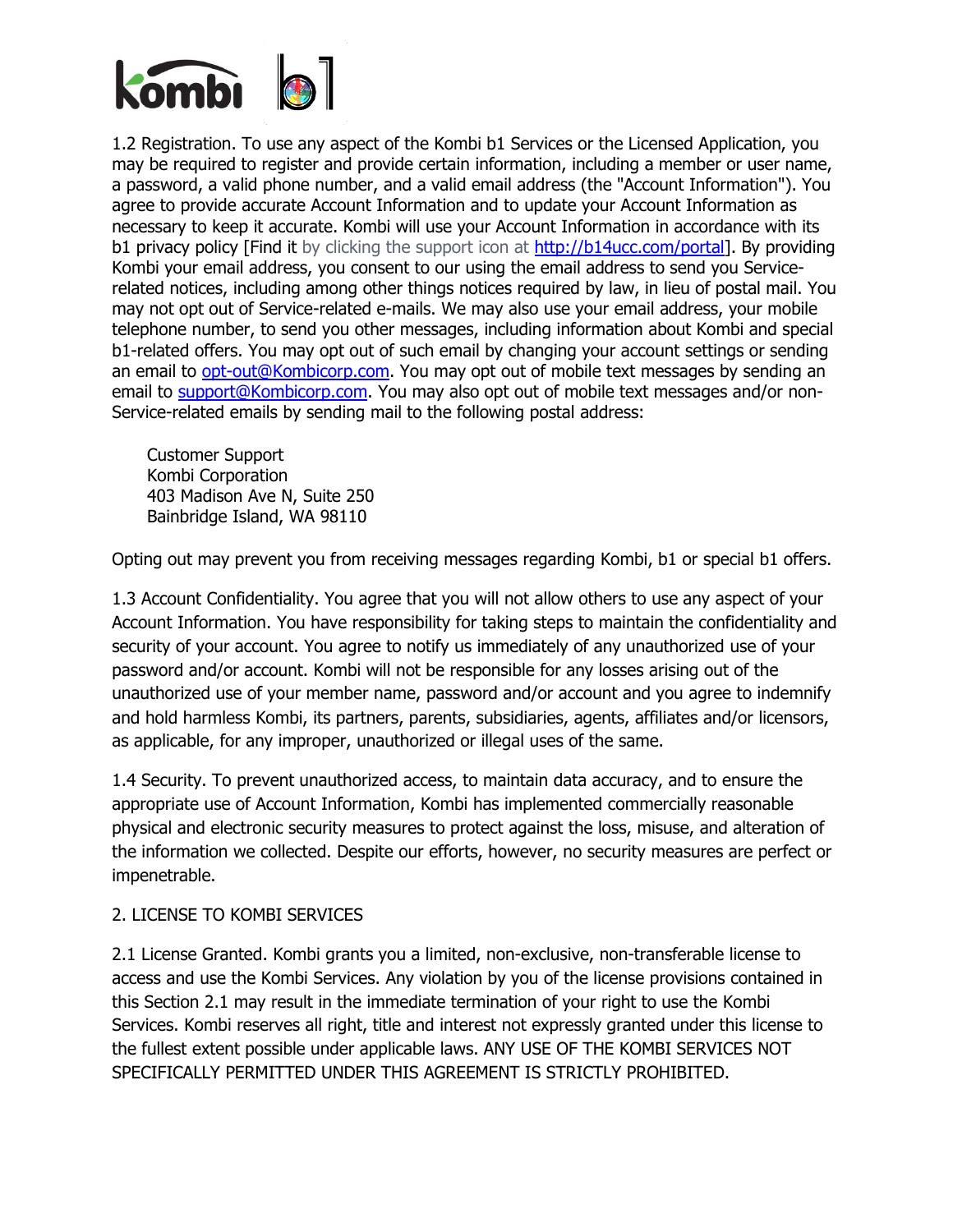

2.2 Updates. Kombi may from time to time make available to all users of the Kombi Services, updates at no cost or subject to additional fees in Kombi's sole discretion. "Updates" means any updates, upgrades or error corrections to the Kombi Services that Kombi makes available generally to users of the Kombi Services. Notwithstanding anything else contained in this Agreement, Kombi will have no obligation to continue producing or releasing new versions of the Kombi Services or any updates thereto.

3. RESTRICTIONS

You agree that you will not:

3.1 use the Kombi Services to reproduce copyrighted materials;

3.2 copy, store, edit, change, prepare any derivative work of or alter in any way any of the content provided through the Kombi Services;

3.3 collect, harvest or store personal data about other users;

3.4 take any action that could have the effect of damaging the Kombi Services or their security, or interfere with other users' use of the Kombi Services, including by imposing an unreasonable or disproportionately large load on the Kombi Services' infrastructure;

3.5 make the Kombi Services available over a network (other than Kombi's network) or through an interface other than those provided by Kombi or attempt to interfere with service to any user, host or network;

3.6 provide your password to any other person;

3.7 access data not intended for you or log into a server or account that you are not authorized to access;

3.8 translate, reverse engineer, decompile, disassemble, modify or create derivative works based on the Kombi Services or any portion of them;

3.9 circumvent any technology used by Kombi or its licensors to protect content accessible via the Kombi Services;

3.10 rent, lease or sublicense any of the Kombi Services; or

3.11 use the Kombi Services in any way that violates the terms of this Agreement; or

3.12 engage in any other conduct that restricts or inhibits any other person from using or enjoying the Kombi Services, or which, in our judgment exposes Kombi or any of our users to any liability or detriment of any type.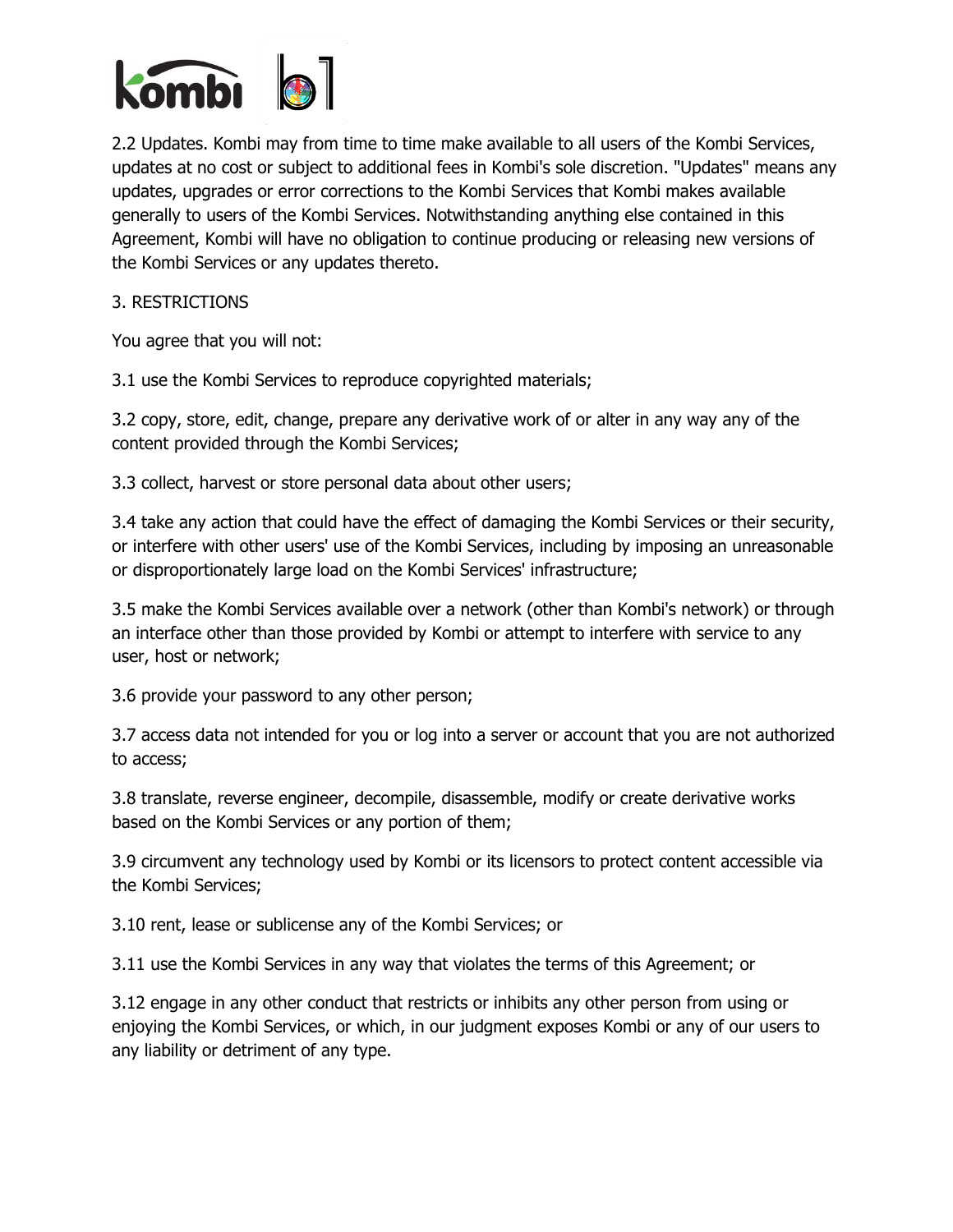

## 4. INTERACTIVE KOMBI SERVICES AND USER CONTENT

Some of the Kombi Services are interactive, and permit users to post content on the Site or to communicate with each other. If your account is used to submit, post, or add content to the Services or to contact another user (collectively, "User Submissions"), you agree to accept sole responsibility for those User Submissions, including the information, statements, facts, and material contained in any form or medium (e.g., text, audio, video, and photographic) therein. Further, by providing information to, communicating with, and/or placing material through the Services, you represent and warrant: (1) you own or otherwise have all necessary rights to the content you provide and the rights to use it as provided in this Agreement; (2) all information you provide is true, accurate, current and complete, and does not violate this Agreement; and (3) the content will not cause injury to any person or entity.

b1 allows you to enter copyright information when you submit content but be aware that a major purpose of b1 is to share what we see, know, create, and do with each other in order to deepen our understanding and connection to each other. Accordingly, we need to make your User Submissions available to others. When you provide any User Submission to us, you grant us, our affiliates, partners and related entities, a worldwide, irrevocable, perpetual, royalty-free, nonexclusive, sub-licensable license to use, reproduce, modify, create derivative works of, distribute, publicly perform, publicly display, transfer, transmit, distribute, store and publish such User Submissions and subsequent versions thereof. This license will apply to the distribution and the storage of your User Submission in any form, medium, or technology now known or later developed. If you intend to sell or otherwise restrict access to some particular digital Content or IP, we suggest that you only submit watermarked samples and descriptions of the item, along with a hyperlink to the actual Content which is presumably hosted elsewhere (e.g. a link to an Amazon Store, the UCC Resources store, etc.).

The Kombi Services provide a social network for users to communicate regarding their interests, and we require all users of the Kombi Services to behave with respect towards one another and in compliance with all applicable laws. Kombi cannot and does not monitor all of the material posted or transmitted by users and third party information providers. We reserve the right to remove any content posted on our site at any time for any reason. Without limiting our right to remove content, we have attempted to provide guidelines to those posting content on our site. When using the Kombi Services, you agree not to post material that:

\* Is vulgar, profane, abusive or racially, ethnically or otherwise objectionable;

 \* Is defamatory, threatening, harassing, tortious, vulgar, obscene, pornographic, libelous, disparaging, grossly inflammatory, false, misleading, fraudulent, inaccurate, unfair, contains gross exaggeration or unsubstantiated claims, violates the privacy rights of any third party, is unreasonably harmful or offensive as determined by us in our sole discretion;

\* May harm a minor in any way;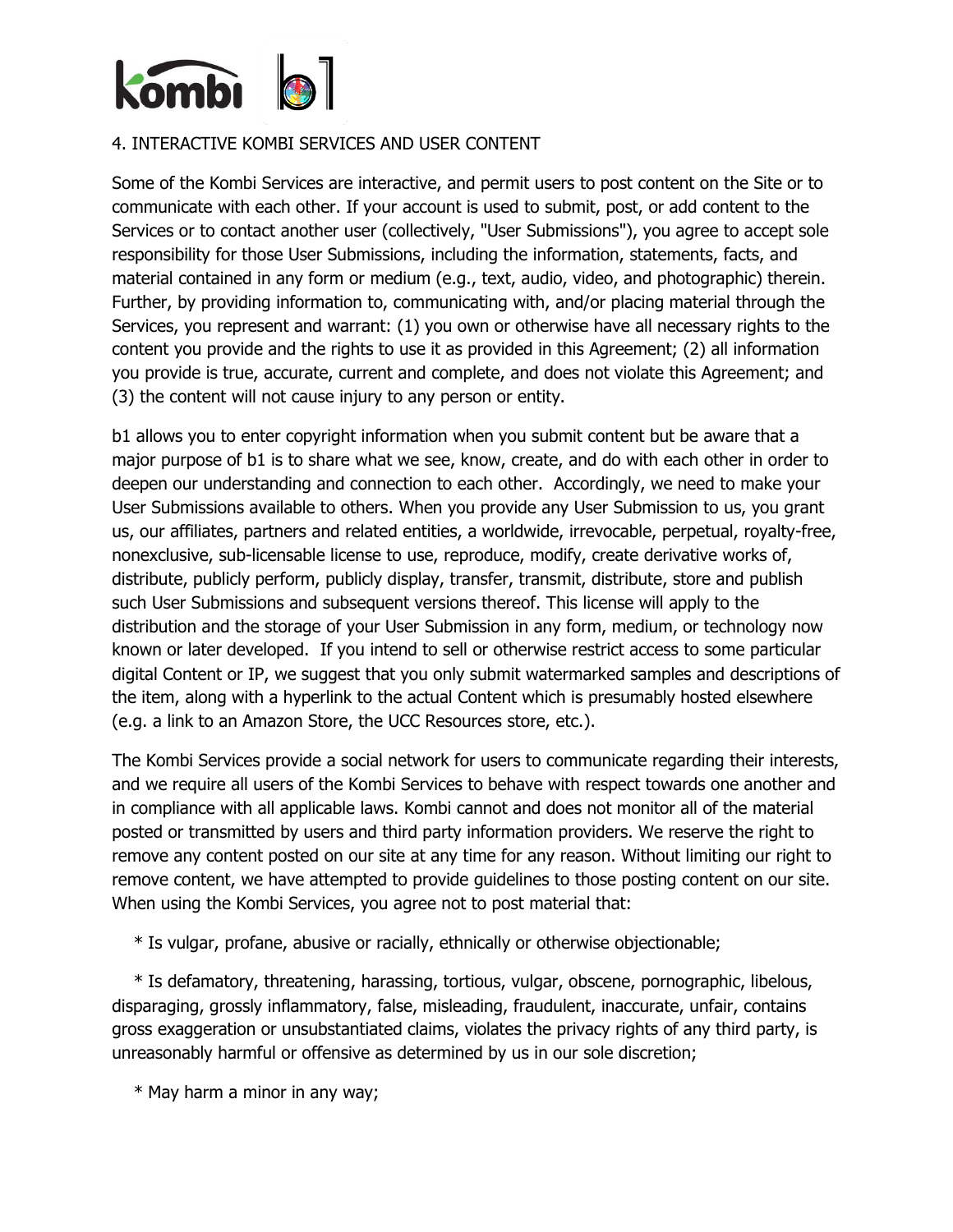

\* Violates any right of Kombi or any third party;

 \* Violates or inappropriately encourages the violation of any municipal, state, federal or international law, rule, regulation or ordinance;

 \* Advertises, promotes or offers to trade any goods or services, except in areas specifically designated for such purpose;

 \* Contains copyrighted or other proprietary material of any kind without the express permission of the owner of that material;

 \* Contains the private information of any third party, including, without limitation, addresses, phone numbers, email addresses, Social Security numbers, and credit card numbers;

\* Uploads or transmits viruses or other harmful, disruptive or destructive code or files;

 \* Misrepresents your affiliation with a person or entity, including impersonating any other person or entity; or

 \* Harasses any individual or entity (e.g., sends repeated messages related to another user and/or makes derogatory or offensive comments about another individual), or repeats prior posting of the same message under multiple threads or subjects.

Although you are solely responsible for the content you provide and we do not have a policy of reviewing or monitoring all User Submissions, we reserve the right to pre-screen and/or monitor User Submissions.

If we become aware of User Submissions that violate this Agreement or that we believe to be otherwise objectionable, we may reject or delete them, or take other action, without notice to you and in our sole discretion. Be aware that beyond enforcing copyrights and other legal reasons that User Submissions may be deemed inappropriate, Kombi and b1 do not generally judge the appropriateness of content hosted on the platform - Local churches and other Organizational subscribers hold that authority. The b1 platform and the mobile app does provide a method for individual, authorized users to react to ("Flag") any User Submission that they believe is objectionable or otherwise appear to violate these Terms of Service. Any content thus flagged by two (2) or more authorized users will generate notices to the submitter, the appropriate local-church (and/or conference) staff. We hope and expect that a meaningful and civil discussion will resolve the issue. Depending on the nature of the Submission and the objection, Kombi/b1 may remove the content from public view until the issue is resolved. If you believe that any User Submissions appear to violate these Terms of Service and are not satisfied with the outcome of the discussion, or if you believe any other user is engaged in illegal, harassing, or objectionable behavior, please contact us at support@kombicorp.com.

## 5. COPYRIGHTS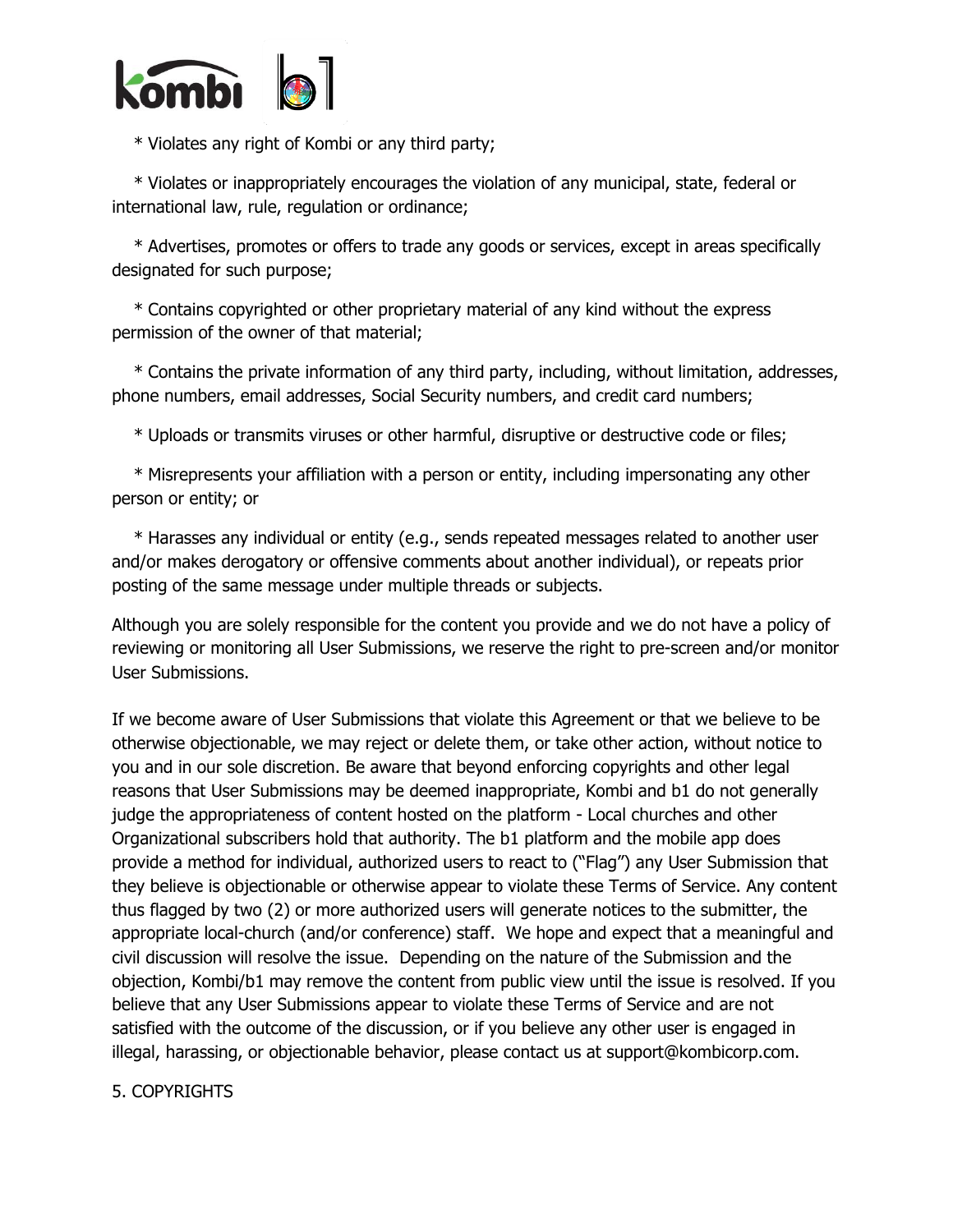

As between you and Kombi, you acknowledge that Kombi owns or has a license to all title and copyrights in and to the Kombi Services. All title and intellectual property rights in and to the licensed content in the Kombi Services is the property of the respective content owner and may be protected by applicable copyright or other intellectual property laws and treaties and subject to use restrictions under such laws or treaties.

## 6. KOMBI TRADEMARKS AND THIRD-PARTY TRADEMARKS

The following are registered trademarks or trademarks of Kombi: Kombi and its design logo, b1 and its design logo, as well as certain other Kombi trademarks, service marks, graphics, and logos (collectively, the "Kombi Trademarks") used in connection with the Kombi Services and the Licensed Application. The Kombi Services and the Licensed Application may contain thirdparty trademarks, service marks, graphics, and logos. You are not granted any right or license with respect to Kombi Trademarks or the trademarks of any third party.

## 7. SECURITY

The Kombi Services use technology to protect the digital information provided by Kombi from unauthorized use. Your use of the Kombi Services may be limited by such technology. You acknowledge that, from time to time, Kombi may modify or discontinue using such technology. Security modifications made by Kombi may from time to time include required updates to the Kombi Services. IF YOU ATTEMPT TO VIOLATE OR CIRCUMVENT ANY SYSTEM OR NETWORK SECURITY COMPONENTS OR TECHNOLOGY, YOU MAY BE SUBJECT TO CIVIL OR CRIMINAL LIABILITY.

## 8. PRIVACY POLICY

Kombi cares about your privacy. It is important that you read and understand the terms of the b1 Privacy Policy. There may be instances when Kombi must access or disclose your information in order to: (i) protect or defend the legal rights or property of Kombi, our affiliated Companies or their employees, agents and contractors (including enforcement of our agreements); (ii) protect the safety and security of Users of the Kombi Services or members of the public including acting in urgent circumstances; (iii) protect against fraud or for risk management purposes; or (iv) comply with the law or legal process.

#### 9. TERM

This Agreement will remain effective until terminated by you or terminated by us.

## 10. DISCLAIMERS

10.1 THE KOMBI SERVICES (INCLUDING ANY SOFTWARE CONTAINED THEREIN) AND ANY UPGRADES OR PLUG-INS AND ANY LICENSED CONTENT ARE LICENSED TO YOU "AS IS." ANY USE OF THE KOMBI SERVICES WILL BE AT YOUR OWN RISK. TO THE MAXIMUM EXTENT PERMITTED BY APPLICABLE LAW, KOMBI DISCLAIMS ALL WARRANTIES, EITHER EXPRESS OR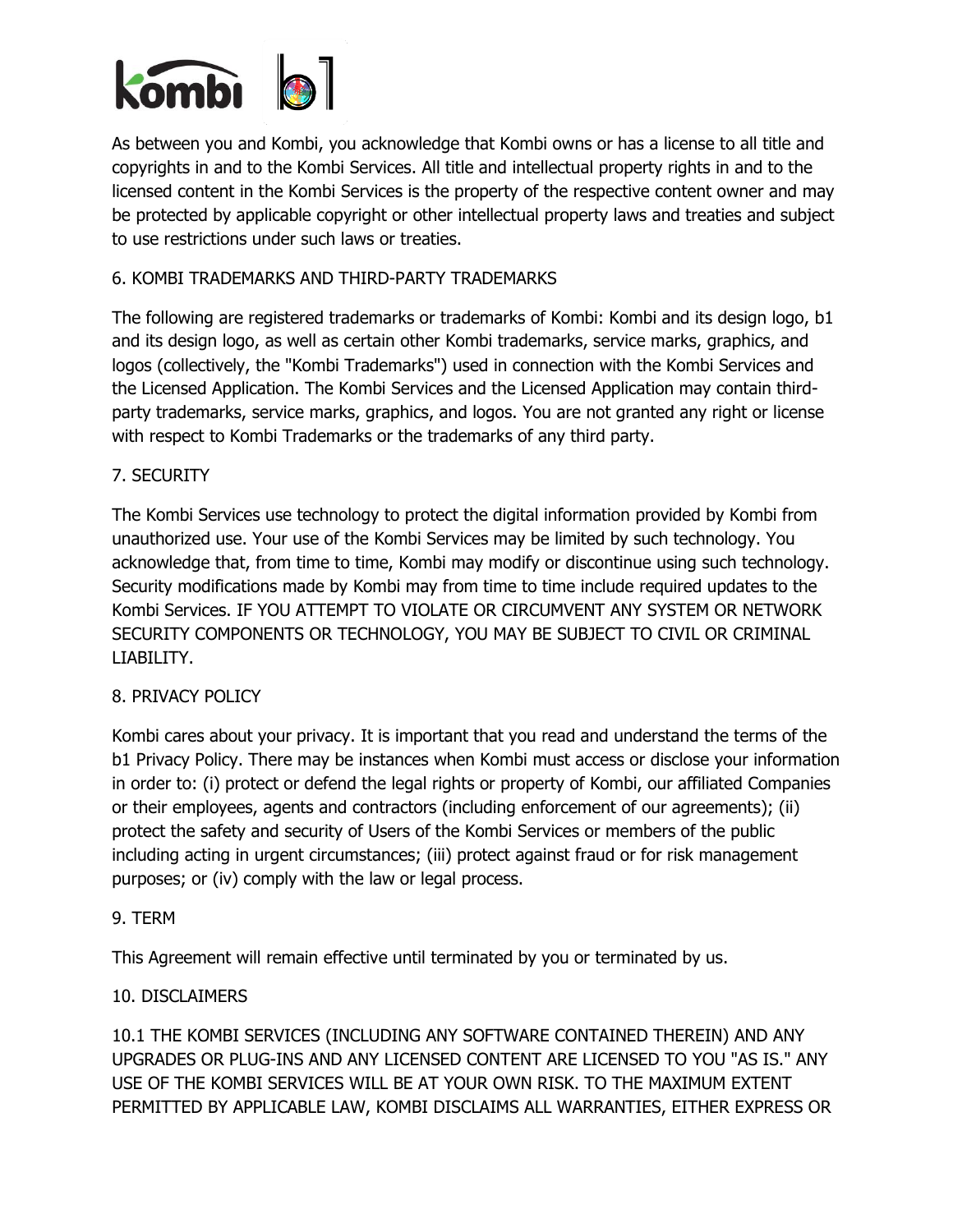

IMPLIED, INCLUDING, BUT NOT LIMITED TO, IMPLIED WARRANTIES OF MERCHANTABILITY, FITNESS FOR A PARTICULAR PURPOSE, TITLE AND NON-INFRINGEMENT. KOMBI MAKES NO REPRESENTATIONS OR GUARANTEES THAT THE KOMBI SERVICES WILL BE FREE FROM LOSS, DESTRUCTION, DAMAGE, CORRUPTION, ATTACK, VIRUSES, INTERFERENCE, HACKING, OR OTHER SECURITY INTRUSION, AND KOMBI DISCLAIMS ANY LIABILITY RELATING THERETO.

10.2 KOMBI MAKES NO GUARANTEES, REPRESENTATIONS, OR WARRANTIES THAT USE OR RESULTS OF THE USE OF THE KOMBI SERVICES WILL BE ACCURATE, RELIABLE, CURRENT, UNINTERRUPTED OR WITHOUT ERRORS. WITHOUT PRIOR NOTICE, KOMBI MAY MODIFY, SUSPEND, OR DISCONTINUE THE KOMBI SERVICES (INCLUDING ANY CONTENT) OR YOUR USE OF THEM. WHENEVER KOMBI ELECTS TO MODIFY, SUSPEND, OR DISCONTINUE THE KOMBI SERVICES, IT WILL NOT BE LIABLE TO YOU OR ANY THIRD PARTY.

10.3 YOU ACKNOWLEDGE THAT YOUR SUBMISSION OF ANY INFORMATION TO US IS AT YOUR OWN RISK. KOMBI DOES NOT ASSUME ANY LIABILITY TO YOU WITH REGARD TO ANY LOSS OR LIABILITY RELATING TO SUCH INFORMATION IN ANY WAY.

10.4 SOME OF THE CONTENT, PRODUCTS, AND SERVICES AVAILABLE THROUGH THE KOMBI SERVICES MAY INCLUDE MATERIALS THAT BELONG TO THIRD PARTIES. YOU ACKNOWLEDGE THAT KOMBI ASSUMES NO RESPONSIBILITY FOR SUCH CONTENT, PRODUCTS OR SERVICES.

#### 11. LIMITATION OF LIABILITY

11.1 IN NO EVENT WILL KOMBI BE LIABLE TO YOU FOR INDIRECT, GENERAL, SPECIAL, INCIDENTAL, CONSEQUENTIAL, EXEMPLARY OR OTHER DAMAGES (INCLUDING, WITHOUT LIMITATION, DAMAGES FOR LOSS OF PROFITS, BUSINESS INTERRUPTION, CORRUPTION OF FILES, LOSS OF BUSINESS INFORMATION OR ANY OTHER PECUNIARY LOSS) EVEN IF KOMBI HAS BEEN ADVISED OF THE POSSIBILITY OF SUCH DAMAGES. NO ORAL OR WRITTEN INFORMATION OR ADVICE GIVEN BY KOMBI OR OTHERS WILL CREATE A WARRANTY AND NEITHER YOU NOR ANY THIRD PARTY MAY RELY ON ANY SUCH INFORMATION OR ADVICE. SOME JURISDICTIONS DO NOT ALLOW THE EXCLUSION OF IMPLIED WARRANTIES OR LIMITATION OR EXCLUSION OF LIABILITY FOR INCIDENTAL OR CONSEQUENTIAL DAMAGES, SO THE ABOVE EXCLUSIONS AND LIMITATIONS MAY OR MAY NOT APPLY TO YOU.

11.2 KOMBI'S ENTIRE LIABILITY AND YOUR EXCLUSIVE REMEDY UNDER THIS AGREEMENT WILL BE LIMITED TO THE GREATER OF ONE DOLLAR (US \$1.00) OR THE TOTAL AMOUNT PAID BY YOU FOR THE APPLICABLE KOMBI SERVICES AT ISSUE.

#### 12. INDEMNITY

YOU WILL INDEMNIFY AND HOLD KOMBI, ITS DIRECTORS, OFFICERS, EMPLOYEES, AFFILIATES, AGENTS, CONTRACTORS, AND LICENSORS HARMLESS WITH RESPECT TO ANY SUITS OR CLAIMS ARISING OUT OF (I) YOUR BREACH OF THIS AGREEMENT, INCLUDING, BUT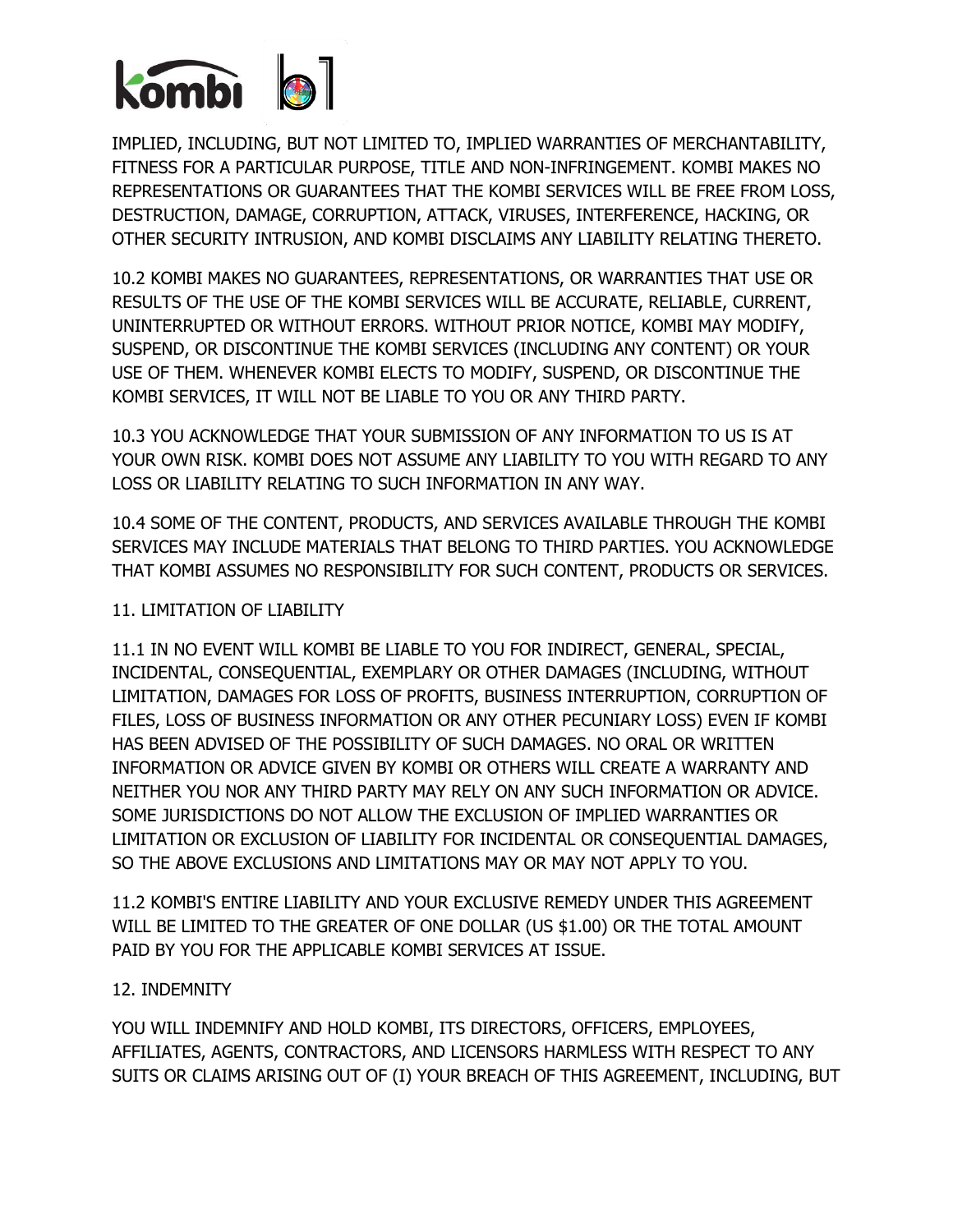# ombi

# NOT LIMITED TO, ANY INFRINGEMENT BY YOU OF THE COPYRIGHT OR INTELLECTUAL PROPERTY RIGHTS OF ANY THIRD PARTY; OR (II) YOUR USE OF THE KOMBI SERVICES.

# 13. DISPUTES AND CHOICE OF LAW

13.1 Any controversy or claim arising out of or relating to the Agreement or the Kombi Services with the exception of those controversies or claims specifically excluded below, shall be determined by arbitration at a neutral location within the United States convenient to both parties before one arbitrator. Judgment on the Award may be entered in any court having jurisdiction. This clause shall not preclude parties from seeking provisional remedies in aid of arbitration from a court of appropriate jurisdiction. Notwithstanding the foregoing, without first seeking or obtaining any decision in arbitration (even if a similar or related matter has already been referred in arbitration in accordance with the terms of this paragraph), (i) Kombi and its affiliates and licensors may bring any claim or suit for the purpose of evidencing, enforcing, registering or defending their intellectual property rights in any court or forum of competent jurisdiction; and (ii) Kombi and its affiliates and licensors shall be entitled to seek injunctive and other equitable relief in any court or forum of competent jurisdiction to enforce this Agreement.

13.2 You and Kombi agree that any arbitration shall be limited to the dispute between Kombi and you individually. To the full extent permitted by law, (1) no arbitration shall be joined with any other; (2) there is no right or authority for any dispute to be arbitrated on a class-action basis or to utilize class action procedures; and (3) there is no right or authority for any dispute to be brought in a purported representative capacity on behalf of the general public or any other persons.

13.3 You and Kombi agree that the following disputes are not subject to this binding arbitration provision: (1) any disputes seeking to enforce or protect, or concerning the validity of, any of your or Kombi's intellectual property rights; and (2) any claim for injunctive relief.

13.4 For any dispute not subject to arbitration, or where no election to arbitrate has been made, you and Kombi agree to submit to the personal and exclusive jurisdiction of the federal and state courts located in the state of Washington and the venue for adjudication or disposition of any such dispute will be in the County of Kitsap, Washington. You further agree to accept service of process by mail, and hereby waive any and all jurisdictional and venue defenses otherwise available. The Agreement and the relationship between you and Kombi shall be governed by the laws of the State of Washington without regard to its conflict of law provisions.

13.5 You further agree to file any claim regarding any aspect of this Agreement within one year of the time in which the events giving rise to such claim began, or you agree to waive such claim.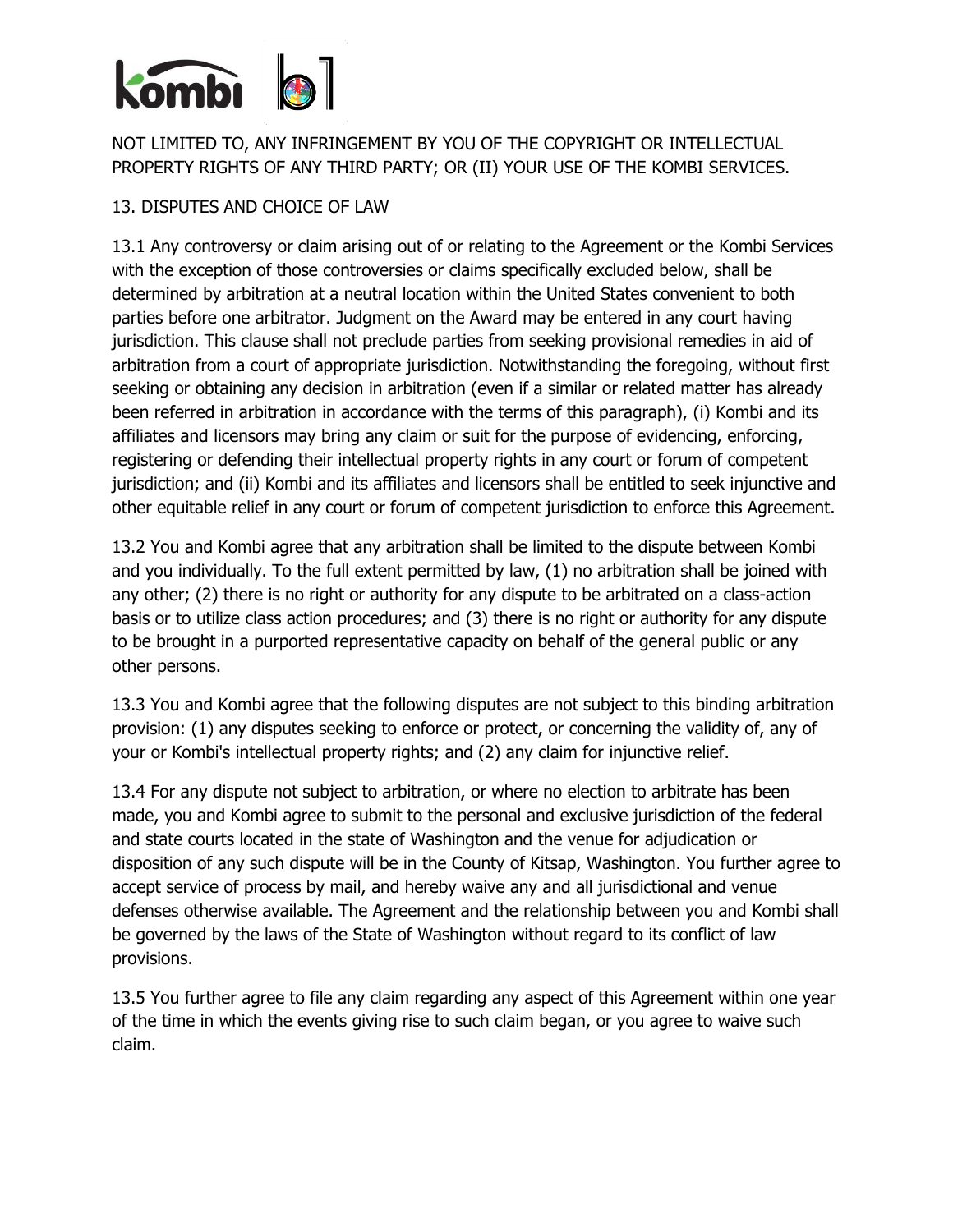

## 14. GENERAL INFORMATION

14.1 You will be responsible for providing and paying for any internet, mobile or other data access, and any other hardware and software necessary to use the Kombi Services.

14.2 Kombi or its business partners may present advertisements or promotional materials via the Kombi Services. Your dealings with, or participation in promotions of any third-party advertisers via the Kombi Services are solely between you and such third party and your participation is subject to the terms and conditions associated with that advertisement or promotion. You agree that Kombi is not responsible or liable for any loss or damage of any sort incurred as the result of any such dealings or as the result of the presence of such third parties via the Kombi Services.

14.3 The Kombi Services may present links to third-party Web sites or third-party services not owned or operated by us. We are not responsible for the availability of these third-party sites or services or their contents. You agree that we are not responsible or liable, directly or indirectly, for any damage or loss caused by or in connection with your use of or reliance on any content of any such third-party site or services or goods or services available through any such thirdparty site or service.

14.4 The Kombi Services are owned or licensed by Kombi and are protected by United States copyright laws and international treaty provisions. You will not sublicense, assign, or transfer the license granted to you under this Agreement. Any attempt to sublicense, assign, or transfer any of the rights, duties, or obligations in violation of the provisions of this Agreement is void. Below is a listing of the resources used to create the Kombi Services, by agreeing to the Kombi End User Agreement you are also therefore agreeing to the licensing agreements below:

- MIT <http://www.opensource.org/licenses/mit-license.php>
- GPL v2.0 <http://www.gnu.org/licenses/gpl-2.0.html>
- Apache license 2.0 <http://www.apache.org/licenses/LICENSE-2.0.html>
- Ruby license <http://www.ruby-lang.org/en/LICENSE.txt>
- New BSD License <http://www.opensource.org/licenses/bsd-license.php>
- ImageMagick License <http://www.imagemagick.org/script/license.php>
- LGPL <http://www.gnu.org/licenses/lgpl.html>
- Prototype License <http://www.prototypejs.org/license>
- Python <http://www.python.org/psf/license/>
- ModestMaps <http://modestmaps.com/license.txt>
- Java <http://www.java.com/en/download/license.jsp>
- Red Hat <https://www.redhat.com/licenses/us.html>
- Angular <https://github.com/angular/angular-cli/blob/master/LICENSE>
- NodeJs <https://github.com/nodejs/node/blob/master/LICENSE>
- OrientDB <https://orientdb.com/orientdb-software-license-agreement/>

14.5 This Agreement will be governed by the laws of the State of Washington. The exclusive jurisdiction for any claim, action or dispute with Kombi or relating in any way to your use of the